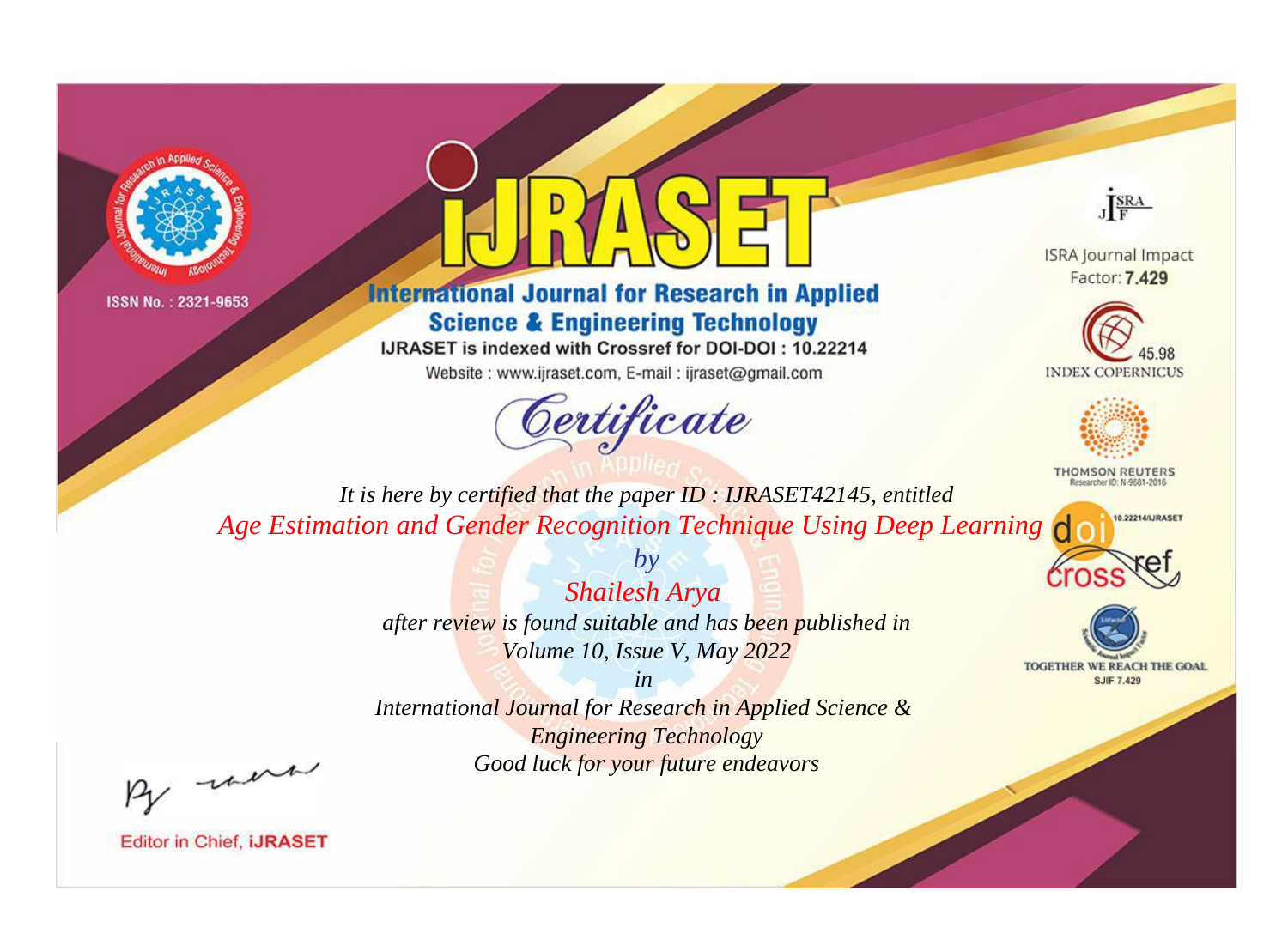



# **International Journal for Research in Applied Science & Engineering Technology**

IJRASET is indexed with Crossref for DOI-DOI: 10.22214

Website: www.ijraset.com, E-mail: ijraset@gmail.com



JERA

**ISRA Journal Impact** Factor: 7.429





**THOMSON REUTERS** 



TOGETHER WE REACH THE GOAL **SJIF 7.429** 

*It is here by certified that the paper ID : IJRASET42145, entitled Age Estimation and Gender Recognition Technique Using Deep Learning*

> *Mubashir Khan after review is found suitable and has been published in Volume 10, Issue V, May 2022*

*by*

*in* 

*International Journal for Research in Applied Science & Engineering Technology Good luck for your future endeavors*

By morn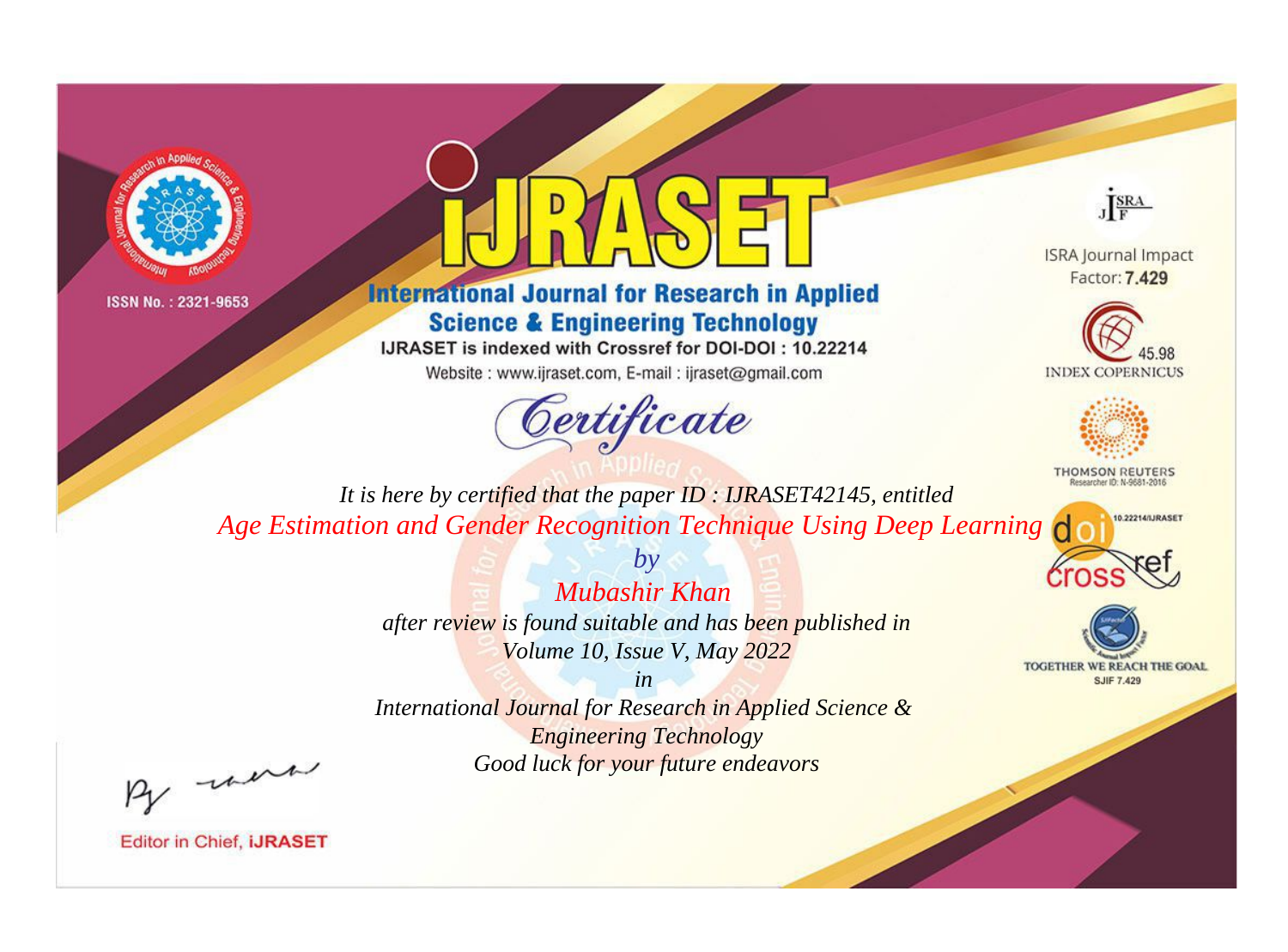



# **International Journal for Research in Applied Science & Engineering Technology**

IJRASET is indexed with Crossref for DOI-DOI: 10.22214

Website: www.ijraset.com, E-mail: ijraset@gmail.com



JERA

**ISRA Journal Impact** Factor: 7.429





**THOMSON REUTERS** 



TOGETHER WE REACH THE GOAL **SJIF 7.429** 

*It is here by certified that the paper ID : IJRASET42145, entitled Age Estimation and Gender Recognition Technique Using Deep Learning*

> *Anirudh Agarwal after review is found suitable and has been published in Volume 10, Issue V, May 2022*

*by*

*in* 

*International Journal for Research in Applied Science & Engineering Technology Good luck for your future endeavors*

By morn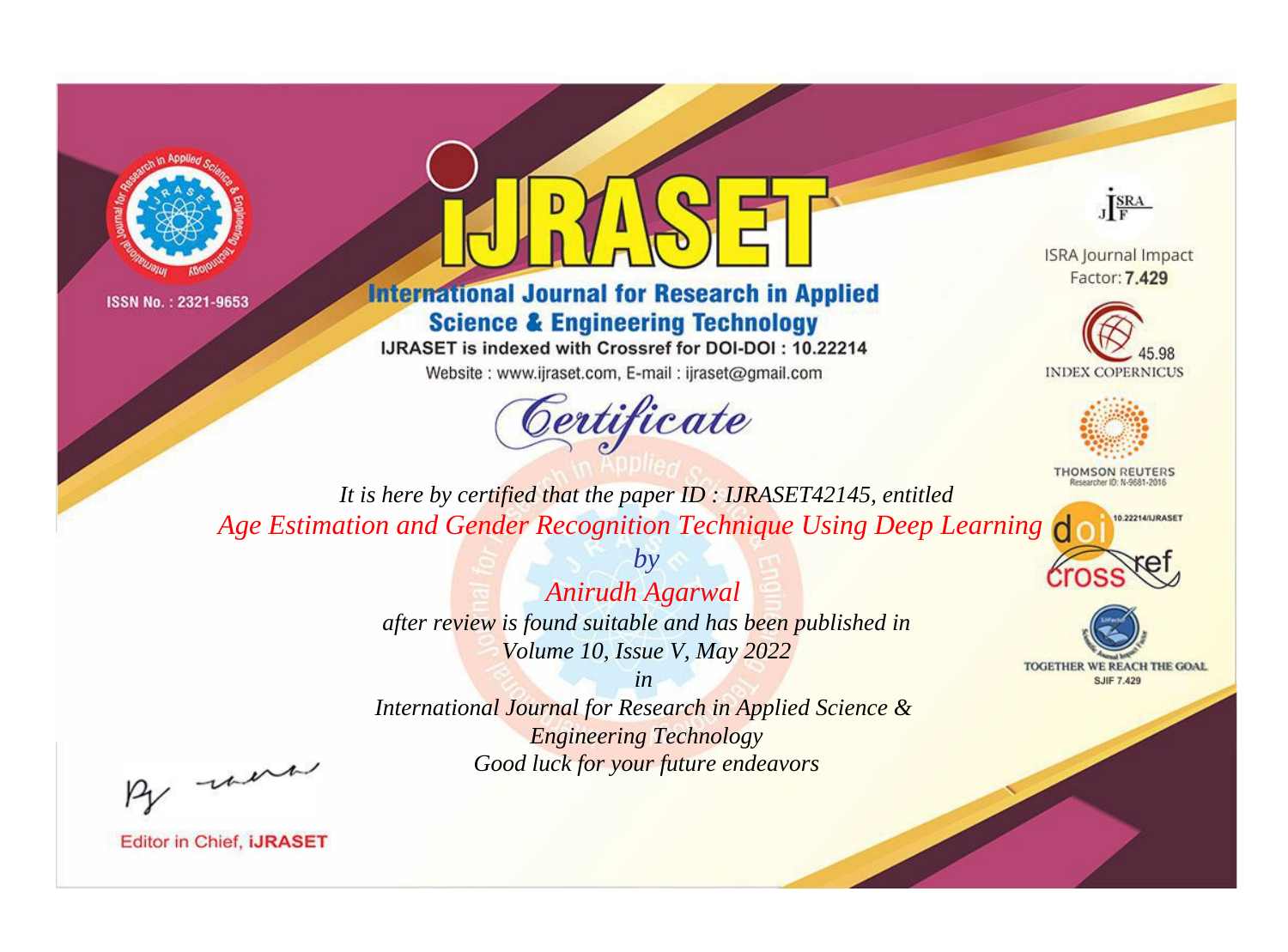



# **International Journal for Research in Applied Science & Engineering Technology**

IJRASET is indexed with Crossref for DOI-DOI: 10.22214

Website: www.ijraset.com, E-mail: ijraset@gmail.com



JERA

**ISRA Journal Impact** Factor: 7.429





**THOMSON REUTERS** 



TOGETHER WE REACH THE GOAL **SJIF 7.429** 

*It is here by certified that the paper ID : IJRASET42145, entitled Age Estimation and Gender Recognition Technique Using Deep Learning*

> *Ayush Gaur after review is found suitable and has been published in Volume 10, Issue V, May 2022*

*by*

*in* 

*International Journal for Research in Applied Science & Engineering Technology Good luck for your future endeavors*

By morn